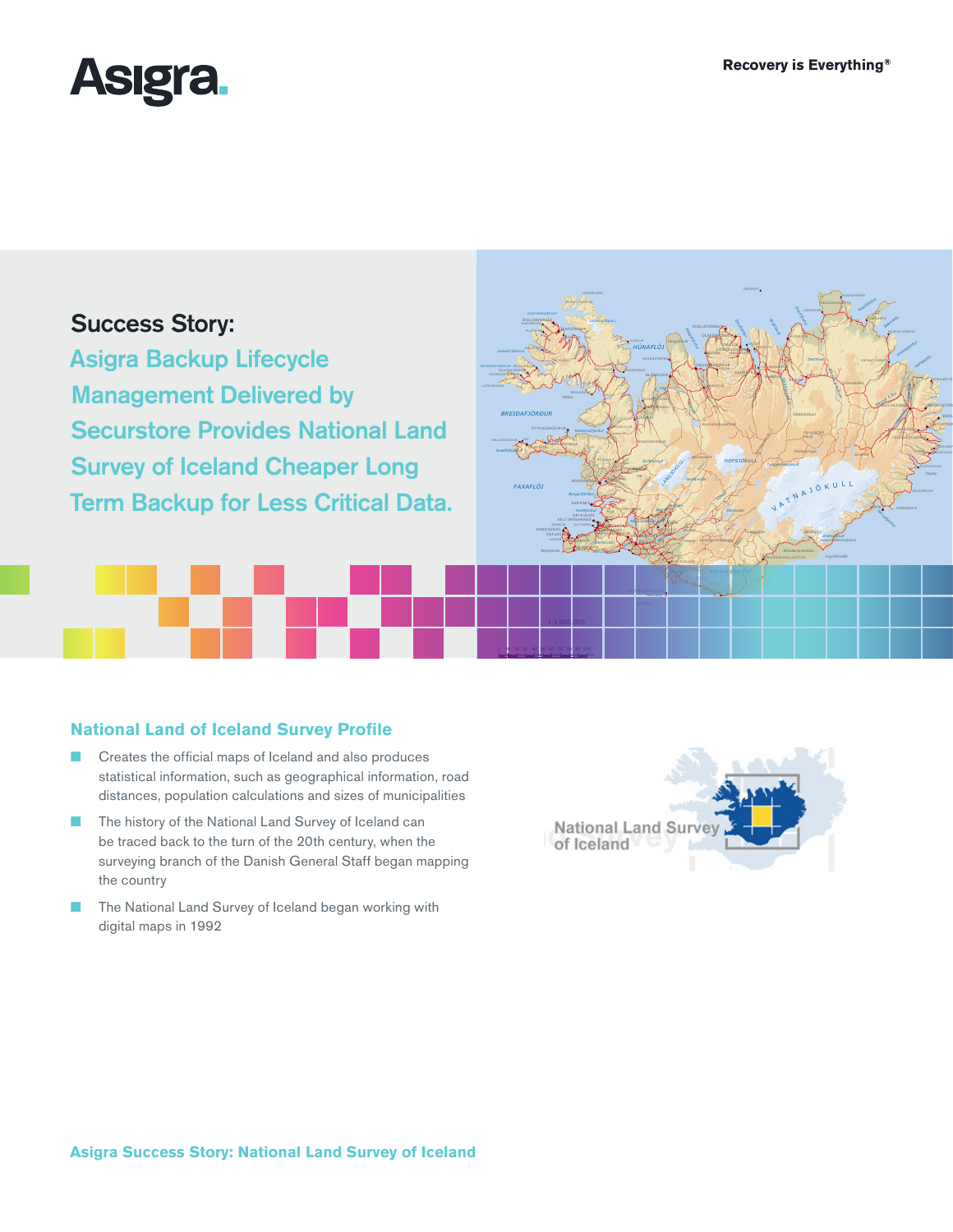

### **Overview**

Securstore provides the National Land Survey of Iceland (NLSI) with a backup and recovery service powered by Asigra. The National Land Survey of Iceland became an independent institute under the Ministry for Communications in 1956, and from 1990 it has been under the auspices of the Ministry for the Environment.



## **The National Land Survey Needed to Manage Huge Amounts of Long-Term Backup Data Efficiently and Cost Effectively**

In order to save on storage costs, companies often and mistakenly choose to store the less critical backup data offline in their own vault, while their critical backups remains online in the vault of their service provider. Alternatively, they opt to delete the non-critical data altogether. However, there are many problems associated with both of these options:

- The customer can never retrieve the data that has been deleted.
- The customer may be in breach of data compliance laws if the data is deleted.
- It is cumbersome to manually separate the critical backup data from the long-term backup data.
- If the customer wishes to retrieve archived backup data from their own vault, the data cannot be transported back to the online storage medium from where it is easy to restore the data.

NLSI was looking for an economical way to effectively manage their long-term data archiving and data compliance.

# **National Land Survey of Iceland Benefits Financially from Securstore's Deployment of Asigra Backup Lifecycle Management (BLM)**

Asigra BLM manages data during all backup archiving processes, separating the data into varying levels of protected data: current critical data, which is permanently stored online for fast recovery; and archivable important data that may be needed at a later time but is not likely to be accessed in the near future. Backup data stored in an archive means it is not immediately retrievable like backup data stored online, but it is significantly more economical than storing it online.

"By storing the huge amounts of our long-term backup data offline in cheaper storage, we can realise massively reduced data storage costs while at the same time reap the benefits online data backup has over tape-based backup. Securstore's BLM service also helps us to comply with the data retention laws, as we can ensure that data is archived for a specific amount of time and also assign an end date to data, so that we also don't hold onto data for longer than is stipulated by the retention rules."

## **Brandur Sigurjonsson, IT Manager, NLSI**

Companies in the E.U. and the U.S. are today required to comply with more strict rules and regulations regarding the safeguarding and use of personal data, such as The UK Company Act and Basel II. They are required to respond quickly and with ease to e-discovery requests of archived data such as financial data and e-mails.

"Asigra BLM is now forming an integral part of our customers' risk and compliance management systems. BLM also gives us the flexibility to attract a wider range of customers to our data back up and recovery services, such as educational institutions, which have a lot of long-term data to store but have a relatively low budget," states Alexander Eriksson, CEO, Securstore.

As every company's digital data is growing at an increasing rate, companies are experiencing mounting storage costs, so they are looking for cheaper storage options for their less critical backup